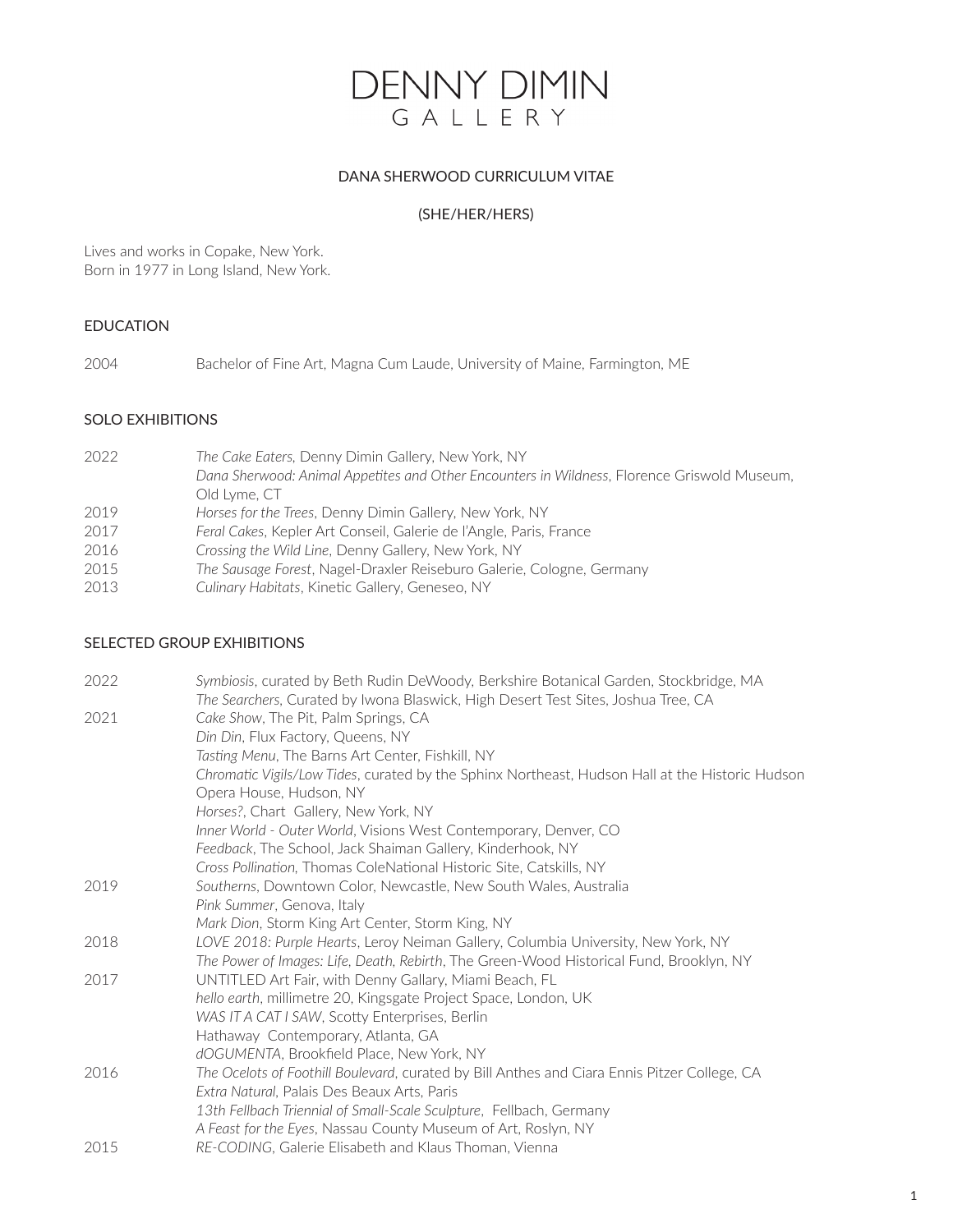# SELECTED GROUP EXHIBITIONS CONTINUED

| 2015 | Humanimalands, School of Visual Arts, New York, NY<br>Immediate Female, Judith Charles Gallery, New York, NY<br>Made in New York, Blueshift Project, Miami, FL<br>DUMP!, Kunsthal Aarhus, Denmark                                                                                                                                                                                   |
|------|-------------------------------------------------------------------------------------------------------------------------------------------------------------------------------------------------------------------------------------------------------------------------------------------------------------------------------------------------------------------------------------|
|      | Cru, CCBB, Brasilia                                                                                                                                                                                                                                                                                                                                                                 |
| 2014 | Great Expectations, Soy Capitan, Berlin, Germany<br>Deceptor, Fifi Projects, Mexico City, Mexico<br>Within a Tournament of Value, Flux Factory, New York, NY<br>Museum as Muse, Victorian Mansion, Portland, ME<br>Back to Eden: Artists wander the Garden, MOBIA, New York, NY<br>On the Blue Shore of Silence, Tracy Williams Ltd., New York, NY                                  |
|      | Scotia Bank Nuit Blanche, Toronto, Canada                                                                                                                                                                                                                                                                                                                                           |
| 2013 | Ressurection, Observatory, Brooklyn, NY<br>Mark Dion (Encrustations), Tanya Bonakdar Gallery, NY<br>The One Minute Film Festival: 10 Years, Mass MOCA, North Adams, MA<br>Start as Close to the End as Possible, Torrance Shipman Gallery, Brooklyn, NY<br>Everything Has its Place, Katheryn Markel Gallery, Bridgehampton, NY<br>A Picture No Name, Galerie Protégé, New York, NY |
| 2012 | The Nature of Disappearance, Marianne Boesky Gallery, New York, NY<br>Documenta (13), "The Worldly House archive" by Tue Greenfort, Kassel, Germany<br>End of Days, Mixed Greens Gallery, New York, NY<br>International Orange, San Francisco, CA<br>Fresh Sculptures and Collaborations, Georg Kargl Gallery, Vienna, Austria<br>Odds, Gamle Yrkesskolen, Odda, Norway             |
| 2011 | Phantoms, Shadows and Phenomena, The Kennedy Museum of Art, Athens, OH                                                                                                                                                                                                                                                                                                              |
|      | Voyage on an Uncanny Sea, Gallery Diet, Miami, FL<br>Bits + Pieces, The Boston Center for the Arts, Mills Gallery, Boston, MA<br>Hva er mer naturlig enn a be folk hjem til seg?, The Ut I min hage - Nr. 19, Bergen, Norway<br>Prospect.2, Satellite Lafcadio's Revenge, New Orleans, LA                                                                                           |
| 2010 | Beyond/In Western NY, Alternating Currents, Buffalo, NY<br>A World for the Taking, Galerie Insitu, Paris, France<br>Multispecies Salon, New Orleans, Paris, France                                                                                                                                                                                                                  |
| 2009 | Lessons in the Sky: A Filmic Tribute to Audubon, The Hispanic Society of New York with Dia<br>Foundation, New York, NY<br>Statefair, Socrates Sculpture Park, New York, NY<br>The Practice of Joy Before Death, Scaramouche Gallery, New York, NY<br>Antiabecedarians, A Group Show of Telekinesis Proxenetors in Franca Langua, Barristers Gallery,<br>New Orleans, LA             |
| 2008 | Spongespace, Solvent Space, Richmond, VA<br>Moab Video Project, Moab, UT<br>FIAC Special Projects, Jardin des Tuileries, Paris, France<br>Prospect One, Charles J. Colton School, New Orleans, LA<br>New Orleans Fringe Festival, Film screening at the Hi Ho, New Orleans, LA<br>Babylon Books, Barristers Gallery, New Orleans, LA                                                |
| 2007 | One Minute Film Festival, New York, NY<br>Sugar Buzz, Lehman College Art Gallery, Bronx, NY<br>A Sentimental Education, La Sorbonne, Paris, France<br>Schemen und Schatten, Comme ci Comme ça II, Cologne, Germany<br>One Minute Film Festival, New York, NY<br>One Minute Film Festival, Wexner Center for the Arts, OH                                                            |
| 2006 | Memento Mori, Comme ci Comme ça II, Cologne, Germany                                                                                                                                                                                                                                                                                                                                |
| 2005 | One Minute Film Festival, Orchard Gallery, New York, NY<br>Microcosmographia, Collaboration with Mark Dion, South London Gallery, London, England<br>Petits Fours, Comme ci Comme ça II, Cologne, Germany<br>Romantic Detachment, Grizedale Arts, Cumbria, England<br>One Minute Film Festival, Orchard Gallery, New York, NY                                                       |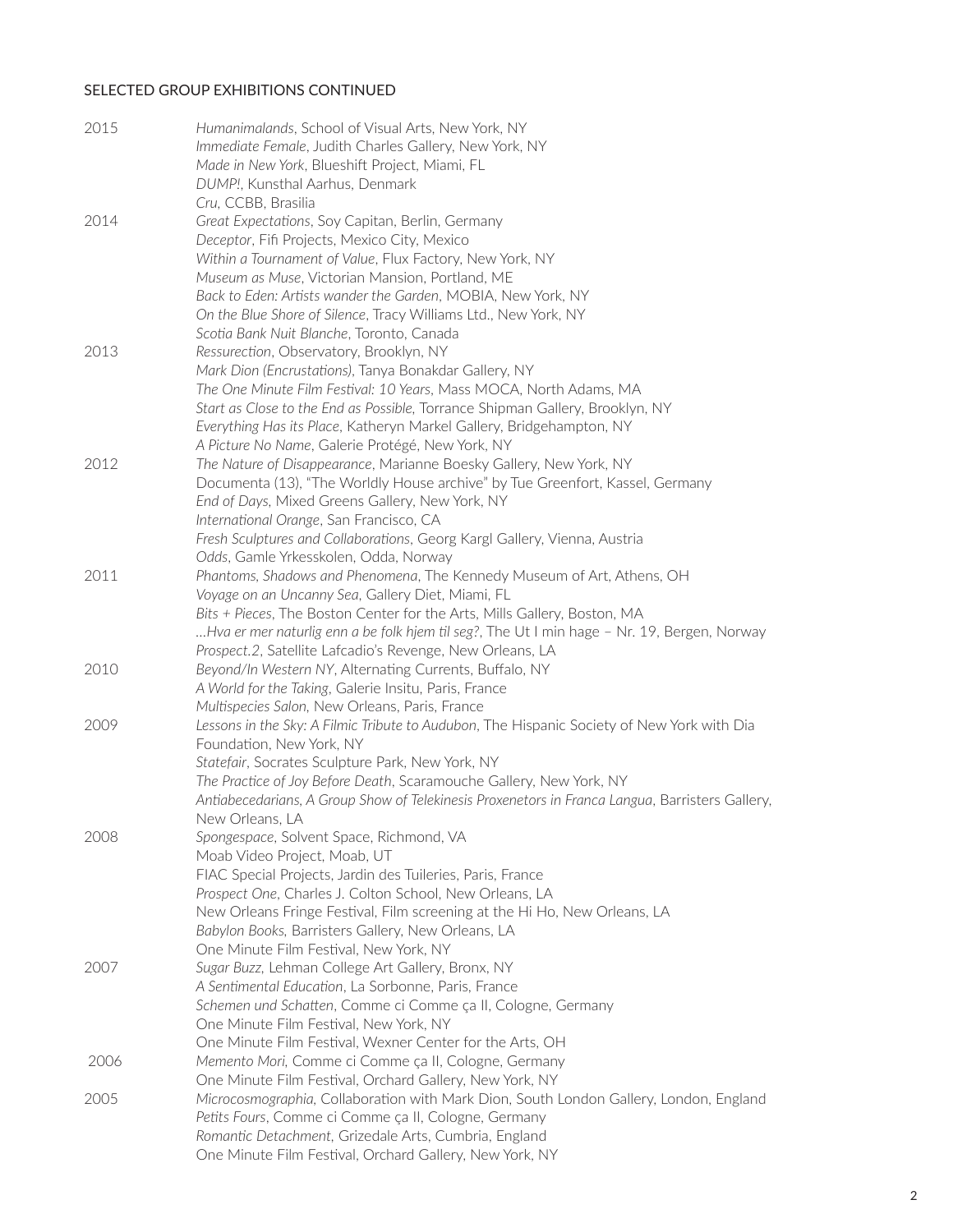### FELLOWSHIPS AND AWARDS

| 2016 | Red Hero Mongolia                                                          |
|------|----------------------------------------------------------------------------|
|      | Anderson Ranch, Aspen, CO                                                  |
|      | Artist in Residence, Pilchuck Glass School, Stanwood, WA                   |
| 2012 | AERIE, residency in the Everglades National Park, FL                       |
| 2011 | Swing Space, The Lower Manhattan Cultural Council, New York, NY            |
|      | Art Omi International Artists Residency, Ghent, NY                         |
| 2005 | Grizedale Arts, in cooperation with the Wordsworth Trust, Cumbria, England |
| 2002 | Pau International Theater and Art Festival, Pau, France                    |

### PRESS AND PUBLICATIONS

| 2021 | Marius, Marley, "Set Against the Crashing Waves of the Pacific, a New Art Exhibition Takes On the Climate                                       |
|------|-------------------------------------------------------------------------------------------------------------------------------------------------|
|      | Crisis, "Vogue, November 5<br>Heinrich, Will, "Teaching a New Inclusiveness at The School," The New York Times, August 12                       |
|      | "Must-see Sculpture Park Shows," Sculture Magazine, August 5                                                                                    |
|      | Hrechdakian, Sabine, "Let Chaos Rein: Dana Sherwood lets the animals eat cake," Upstate Diary, May 1                                            |
| 2020 | Cascone, Sarah, "10 More Recipes From Artists Who Are Getting Creative in the Kitchen to                                                        |
|      | Spice Up Dining in the Era of Social Distancing," artnet news, March 25                                                                         |
| 2019 | Williams Kichin-Smith, Chelsea, "Horses for the Trees," Denny Dimin Gallery                                                                     |
|      | Jaeger, William, "Review: 'Chew: Food as Muse' at Opalka Gallery," timesunion, November 20                                                      |
|      | J.V., "Dana Sherwood: Horses for the Trees," Air Mail, November 18                                                                              |
|      | Nash, Indiana, "On Exhibit: Examining the edible at Sage College's Opalka Gallery in Albany,"                                                   |
|      | The Daily Gazette, November 7                                                                                                                   |
|      | Tauer, Kristen, "Dana Sherwood Brings 'Horses for the Trees' to Denny Dimin Gallery," WWD,<br>November 4                                        |
|      | Cowan, Katy, "Dana Sherwood's new paintings focus on her experience of living amongst<br>nomadic tribes in Mongolia," Creative Boom, October 25 |
|      | Gural, Natasha, "Deliciously Dark Art Of Mark Dion Seizes Moment In The Sun At Storm King,"<br>Forbes, September 23                             |
|      | Fabricant, Florence, "Food Is Part of the Fun at Storm King," The New York Times, July 16                                                       |
| 2018 | Mishan, Ligaya, "These Artists Are Creating Work That's About, and Made From, Food," The New                                                    |
|      | York Times Style Magazine, November 29                                                                                                          |
|      | Killen, Heath, "Dana Sherwood," In Wild Air, edition LVIII, January 8                                                                           |
| 2017 | West, Kevin, "Will Work With Food," Surface, December                                                                                           |
|      | Indrisek, Scott, "10 Emerging Artists to Discover at Untitled, Miami Beach," Artsy, December 5                                                  |
|      | Barone, Joshua. "Treats, Jewelry and AstroTurf: Scenes From an Art Show for Dogs," The New York Times,<br>August 11                             |
|      | Ziv, Stav. "The Latest Art Trend is Catering to Dogs, Because Canines Deserve Entertainment, Too,"<br>Newsweek, June 28                         |
|      | Cooke, Julia. "How Colleen Plumb Uses Her Art to Highlight the Plight of Animals in Captivity," The Village<br>Voice, April 5                   |
| 2016 | Meier, Allison. "An Artist Serves Up Decadent Feasts for Wild Animals," Hyperallergic, February 1                                               |
|      | Kalamaras, Danielle. "Straight Talk with Dana Sherwood," SciArt in America, February, pp. 14-18                                                 |
|      | Holburn, J. "New York- Dana Sherwood: 'Crossing the Wild Line' at Denny Gallery Through                                                         |
|      | February 21st," Art Observed, January 20                                                                                                        |
|      | Herriman, Kat. "Food Cart Art," The New York Times, January 17, p. st3                                                                          |
|      | Cox, Savannah. "New LES Art Exhibit Re-Examines 'Nature" in Human-Shaped World," DNAinfo New York,<br>January 13                                |
|      | Herriman, Kat. "Art Made by Tempting Animals," T The New York Times Style Magazine, January 12                                                  |
|      | Corbett, Rachel. "The Artist Who Lured an Ocelot to Dinner," Food & Wine, January 7                                                             |
|      | Johnson, Paddy, Michael Anthony Farley, and Rea McNamara, "This Week's Must-See Art                                                             |
|      | Events: Gallery Armageddon", Art F City, January 4                                                                                              |
| 2015 | Meyers, William, Bio Art: Alter Realities, New York: Thames and Hudson                                                                          |
|      | Sherwood, Dana, "All Animals that are not White Men", The Brooklyn Rail, November                                                               |
|      | Pickman, Kara, "Made In New York," Miami Rail, March                                                                                            |